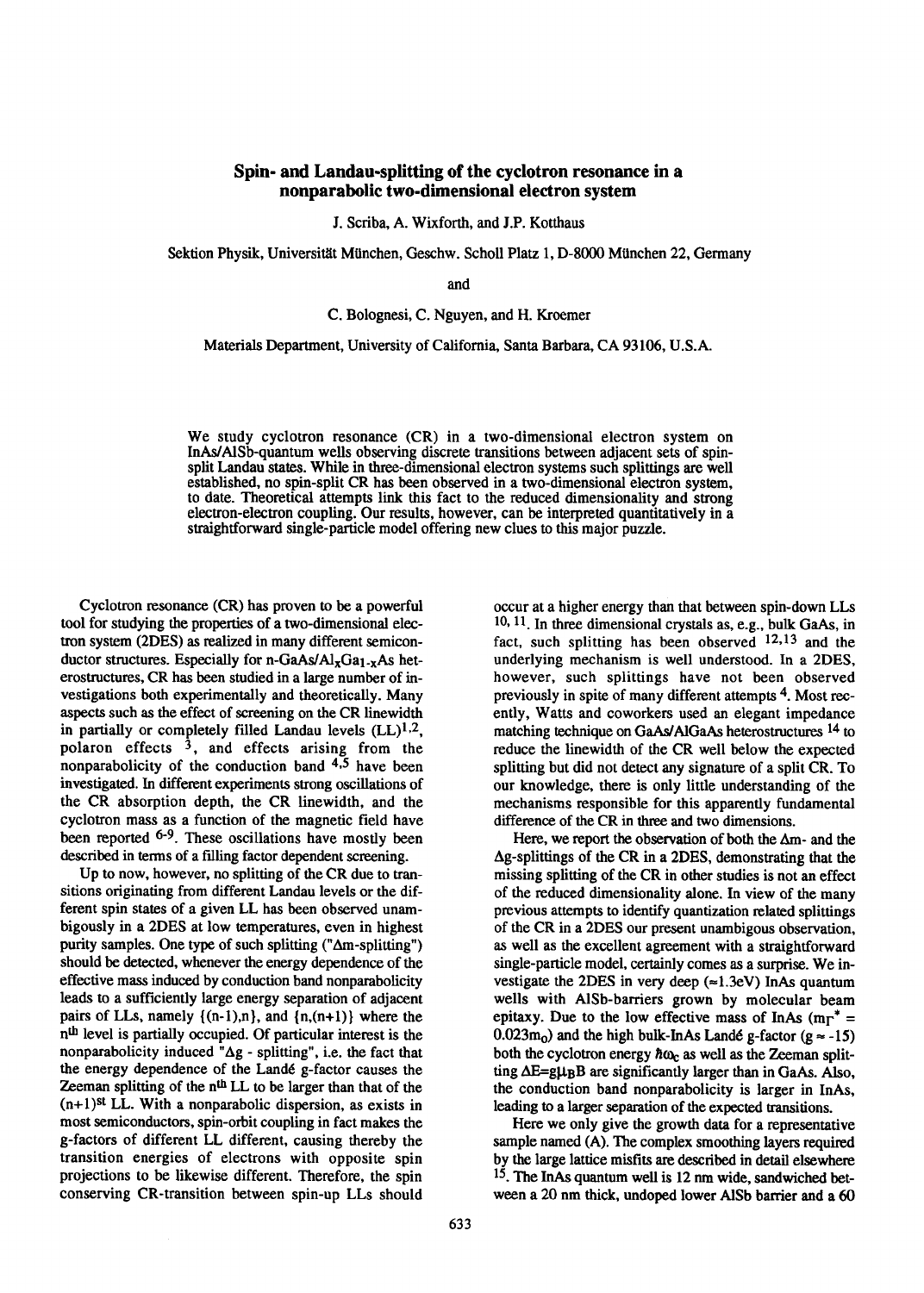

Fig. 1.: (a), (b) Typical spectra showing the splitting of the CR for two different samples as a function of the magnetic field B. Two types of splittings ate observed, one being larger close to odd filling factors ("Am-splitting"), and a smaller splitting ("Ag-splitting") close to even filling factors. As the magnetic field is varied, both parts of the split resonances exchange oscillator strength. Traces closest to an integer filling factor v are marked by the inset boxes. In (c) we show spectra of a third sample as described in the text with narrow CR linewidth, but surprisingly no splitting at all. All figures are drawn with identical x-scaling to simplify comparison of the lineshapes.

nm thick AlSb top barrier which is Te:  $\delta$ -doped 50 nm above the heterointerface  $(1.5 \cdot 10^{12} \text{ cm}^{-2})$ . The sample surface is covered with a 140 nm thick  $Al<sub>0.8</sub>Ga<sub>0.2</sub>Sb$  cap layer. The resulting 2D carrier density is  $n_s = 1.41 \cdot 10^{12}$  cm<sup>-2</sup> if cooled down in the dark. The mobility at  $T=2$  K is of the order of  $\mu$  =36 m<sup>2</sup>V<sup>-1</sup>sec<sup>-1</sup>. The far infrared spectra have been taken using a rapid scan Fourier transform spectrometer connected to a low temperature cryostat containing a 15 T superconducting solenoid. We determine the relative change in transmission  $-\Delta T/T = (T(0)-T(B))/T(0)$  being proportional to the real part of the dynamical conductivity  $\sigma(\omega, B)$ . T(0) is the transmission of the sample at zero magnetic field, T(B) the one at fmite B normal to the heterointerface.

Fig. 1 displays typical spectra for different magnetic fields. In (a) the result of sample A is shown, whereas in (b) spectra of a second sample (B) are given for comparison. Similar results have been obtained on a variety of samples. However, (c) depicts the spectra of a third high mobility sample (C) where surprisingly no splitting is detected at all. Traces closest to an integer filling factor are marked by the inset boxes. For samples (A) and (B) a splitting of the CR for specific magnetic field regions is clearly observed. This splitting is larger close to an odd filling factor than for even filling factors. The filling factors  $v$  are determined from Shubnikov-de Haas oscillations of the magneto resistance either in situ or on a reference sample from the same wafer. As the magnetic field is varied, both parts of the split resonance exchange oscillator strength. In (a) even three lines can be seen around  $B=7.2$  T, just above  $v=8$  in this case. A qualitative similar splitting occurs near all integer filling factors up to  $v=13$  and down to  $v=3$ , which is typically the lowest one that we can reach with the magnetic field available.

We wish to stress, again, that the splitting of the CR as described above is not observed on all samples. For samples with low electron mobilities ( $\mu \leq 10 \text{ m}^2 \text{V}^{-1} \text{sec}^{-1}$ ) we instead observe strong oscillations of the CR absorption depth, the CR linewidth, and the cyclotron mass similar to those reported in ref.  $8$ . In a recent publication  $16$  we related these oscillations to filling factor dependent screening. Improvement of the sample quality led us to discover the split CR. Therefore we now believe that the oscillations of the CR amplitude and linewidth could mark an onset of the splitting which is hidden by broad CR line widths; this view has earlier been proposed by Hansen <sup>17</sup>. Sample (C), however, shows neither a splitting nor strong oscillations although it exhibits the smallest CR line width and has the highest electron mobility ( $\mu \ge 65$  m<sup>2</sup>V<sup>-1</sup>sec<sup>-1</sup>). The growth parameters differ slightly from those of samples A and B: Sample C contains two additional thin (2.5 nm) GaSb layers at the InAs interfaces and a 2.5nm/2.5nm GaSb/AlSb smoothing superlattice in lieu of the lower AlSb-barrier. This modification is used to reduce interface roughness limiting electron mobility.

We explain the observed splittings quantitatively using a simple single particle model, including conduction band nonparabolicity in terms of the well known **k-p** formalism as introduced by Kane  $18$ . In a simplified form, this leads to an expression for the energy dependence of the effective mass:

$$
m^*(E) = m^*_{\Gamma} \cdot (1 + 2\frac{E}{E_G})
$$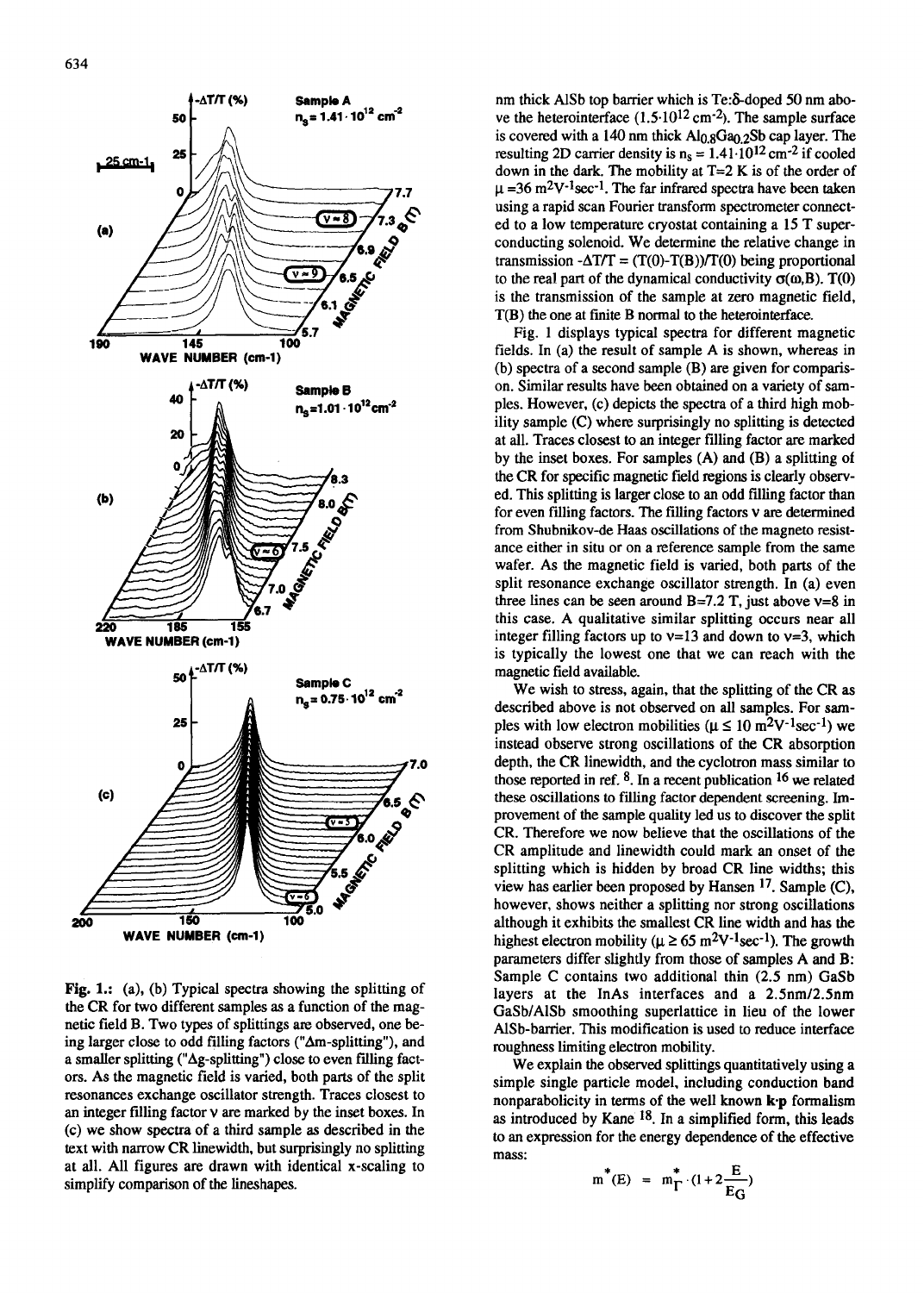Here  $m_{\Gamma}$ <sup>\*</sup> denotes the band edge mass of InAs, E<sub>G</sub> = 400 meV the InAs band gap energy, and  $E = E_1 + E_F$  the sum of the groundstate energy  $E_1$  of the quantum well and the Fermi level. The quantum well is modeled by an infinitly deep rectangular confining potential with only the lowest subband being occupied. Then it is quite straightforward to derive the eigenenergies  $E=E_{n,1}$  (n : Landau index) in the presence of a magnetic field  $19,20$ . The influence of nonparabolicity on Landauenergies  $E_n$  and subband energy  $E_1$  is described by:

$$
(n+\frac{1}{2})\hbar\omega_C^0 = E_n\left(1+\frac{E_n}{E_G}\right) - E_1\left(1+\frac{E_1}{E_G}\right)
$$

where  $\hbar \omega_C^o$  is the cyclotron energy containing the band edge mass of InAs. The result of this calculation as a function of the magnetic field is given in Fig. 2 together with the oscillating Fermi level. The nonparabolicity of the Zeeman splitting  $\Delta E = \pm (1/2)$  guB is included via an energy dependent g-factor,  $g = g_0 (1 - \alpha E)$ , as known for the threedimensional case  $10,11$ . The insets in Fig. 2 depict the possible spin-conserving transitions that result from this Landau-fanchart. Close to an even integer filling factor the dominating transitions start from the same Landau level  $(\Delta g)$ - splitting), whereas for odd  $\nu$  the levels n-1, n, and n+1 are involved  $(Δm-splitting)$ . For intermediate filling factors even three transitions are possible, depending on the actual level occupancy.

To obtain a clearer picture, instead of plotting the observed resonance positions we convert them into cyclotron masses and compare those to the ones obtained from our calculation, as  $m^* = e\hbar B/\Delta E_{CR}$ . The result is shown in Fig. 3, where we display the CR masses vs. magnetic field. The solid lines represent the possible transitions according to our model. To keep the model simple we chose



Fig. 2.: Nonlinear Landau fanchart obtained using our straightforward single particle model including band-nonparabolicity as described in the text. To calculate this fanchart and the corresponding Fermi level, we used a quantum well width of W=12.5nm and a carrier density of  $n_s=$  $1.41 \cdot 10^{12}$ cm<sup>-2</sup> (sample A). The energy of the lowest subband is  $E_1$ =60meV. Nonparabolicity and nonlinear Zeeman splitting principally allow up to three energetically different CR transitions simultaneously, some of which are sketched in the insets.



**Fig. 3.:** Cyclotron masses for sample A as a function of the magnetic field. The lines represent calculated transitions possible according to Fig. 2. The symbols represent the experimental data

not to include the effects of temperature dependent Landau level population. Therefore the calculated masses jump abruptly when levels are completely filled whereas the expetimental values cross over smoothly. The agreement of both the resonance positions as well as the size of the splittings is very good over a large range of magnetic fields.

The best fit to all our data is obtained using  $g_0 = -15$  as the InAs bulk value and  $\alpha = 0.0025$  meV<sup>-1</sup>. The amount of the  $\Delta g$ -splitting depends quadratically on the magnetic field within the accuracy of our measurement. Such a quadratic dependence is predicted and has been observed in different experiments  $12,13$  on bulk material. The calculation of the proportionality factor, however, involves the dipole matrix elements relating the states of the valence- and conduction bands. Those matrix elements are not yet well known for the InAs-system, so we restrict ourselves to giving the experimental result. In our experiments, the factor is of the order of  $6 \mu$ eV T<sup>-2</sup> which has to be compared with a future theoretical calculation.

In spite of different attempts, no complete theoretical description of the mechanisms that suppress CR splittings on previously studied 2DES could be developed to date. MacDonald and Kallin recently used a generalized singlemode approximation 21 to investigate the CR of a 2DES. In their model two of three possible resonances hybridize if the electron-electron interaction is sufficiently large. Even then, the spin-splittting should remain observable. A different kind of hybridization of distinct CR transitions in a 2DES has been found by Stallhofer and coworkers 22 in studies of (100)-Si with two different valleys occupied by the application of stress. To explain these findings, Appel and Overhauser 23 studied the electron-electron interaction in a two-component plasma. Basically, they expect hybridization of the two CR transitions when  $\tau_e \propto \tau$ , where  $\tau_e$  denotes the electron-electron scattering time and  $\tau$  is the Drude relaxation time. Alternatively, Takada and Ando  $24$  used Landau's Fermi-liquid theory to demonstrate hybridizytion of distinct CR-peaks in the limit of strong electron-electron interaction.